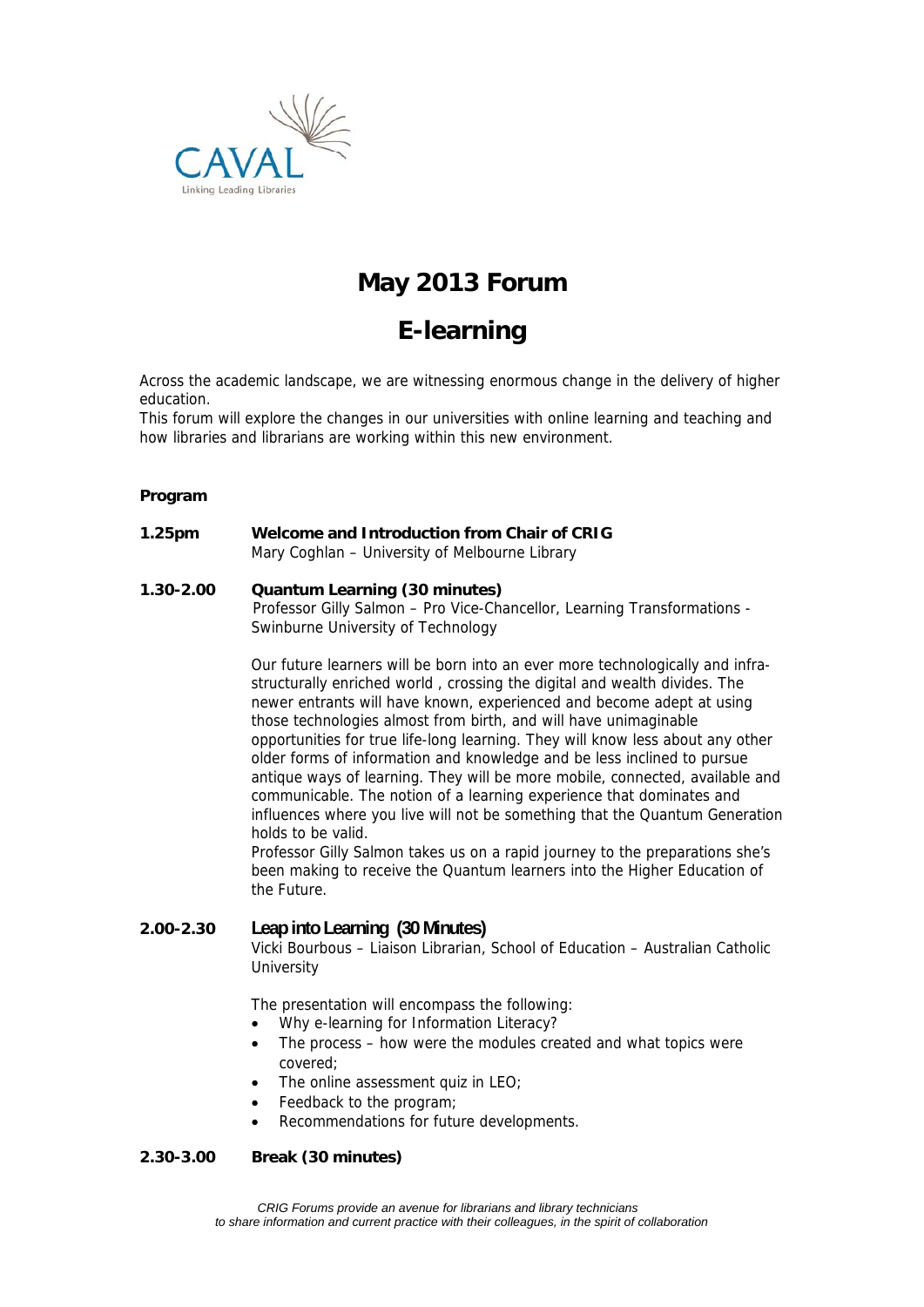

## **3.00-3.30 Pushing boundaries: MOOCs at the University of Melbourne (30 minutes)**

Jan Weaver – Biosciences Librarian – University of Melbourne and Peta Humphreys – Science & Engineering Librarian – University of Melbourne Astrid Bovell – Copyright Communications Officer – University of Melbourne Seth Paddle – Liaison Librarian, Business and Economics – University of Melbourne

Peta, Jan, Astrid and Seth will describe their experience working in a partnership that is developing MOOCs at the University of Melbourne. Some topics that will be covered include:

- Copyright issues in an open learning environment
- Research support challenges in developing MOOCs
- The pedagogy of elearning

#### **3.30-3.45 The Carpe Diem Process (15 minutes)**

Jane O'Donnell – Liaison Librarian, Business Faculty – Swinburne University of Technology

Jane will talk about her experiences as the librarian in a carpe diem process. The example is the creation of an online unit for higher degree by research students "Research Writing Skills".

**3.45-4.00 Finish and wrap up (15 minutes)** 

## **4.00 Tour of the Australian Catholic University Library**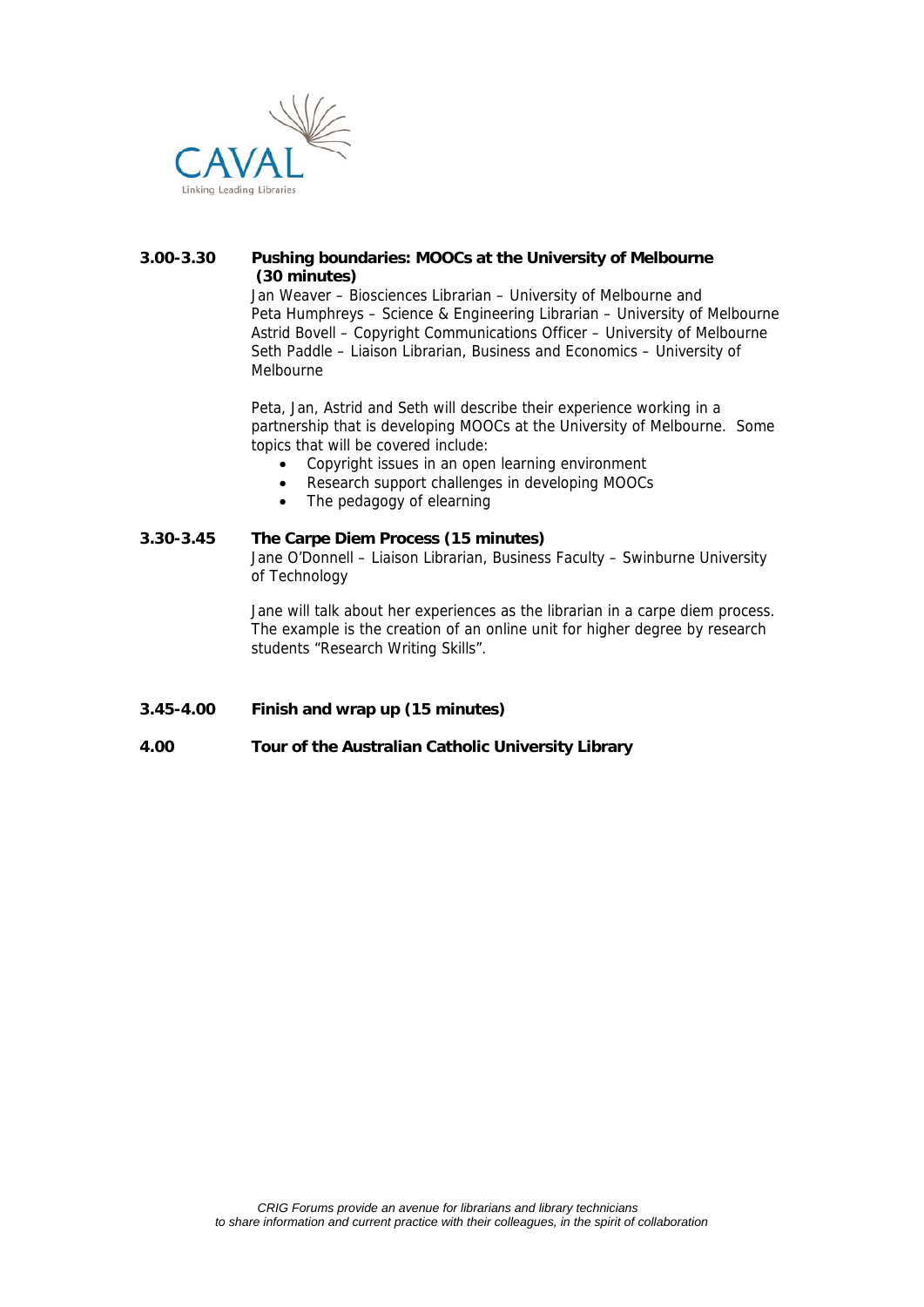

**The Speakers** 

## **Professor Gilly Salmon**

## **Pro Vice-Chancellor, Learning Transformations – Swinburne University of Technology**

Professor Gilly Salmon is one of the world's leading thinkers in online learning. She researches and publishes widely on the themes of innovation and change in Higher Education and the exploitation of new technologies of all kinds in the service of learning. She is internationally renowned for her significant contributions to online education, including research, innovation, program design, teaching methods and the use of new technologies. Gilly is Pro Vice-Chancellor, Learning Transformations at Swinburne University of Technology. She took up her appointment at Swinburne in January 2012.

Previously, she was the Executive Director and Professor (Learning Futures) at the Australian Digital Futures Institute, based in the University of Southern Queensland, Australia and was Professor of E-learning and Learning Technologies, and Head of the Beyond Distance Research Alliance and the Media Zoo, at the University of Leicester in the United Kingdom. Recent publications include Podcasting for Learning in Universities and Learning in Groups. The third edition of her seminal book E-moderating was published in 2011. The 2nd edition of E-tivities is available from June 2013.

## **Web and social media sites**:

www.e-moderating.com www.e-tivities.com www.gillysalmon.com www.facebook.com/gillysalmononlinelearning Twitter: GILLYSALMON

## **Vicki Bourbous**

#### **Liaison Librarian, School of Education - Australian Catholic University, Strathfield Campus**

Vicki Bourbous is the Liaison Librarian for the School of Education, Strathfield Campus at Australian Catholic University. Vicki was instrumental in developing an online pilot project which formed the foundation for an online information literacy program in 2012. This program provided the first year Education cohort with essential searching, evaluating, and analysing skills required to succeed in their studies.

## **Peta Humphreys**

#### **University of Melbourne Library**

Peta Humphreys is the Science & Engineering Librarian at the University of Melbourne.

#### **Jan Weaver**

#### **University of Melbourne Library**

Jan Weaver is the Biosciences Librarian at the University of Melbourne.

## **Astrid Bovell**

#### **University of Melbourne Library**

Astrid Bovell is the Copyright Communications Officer at the University of Melbourne